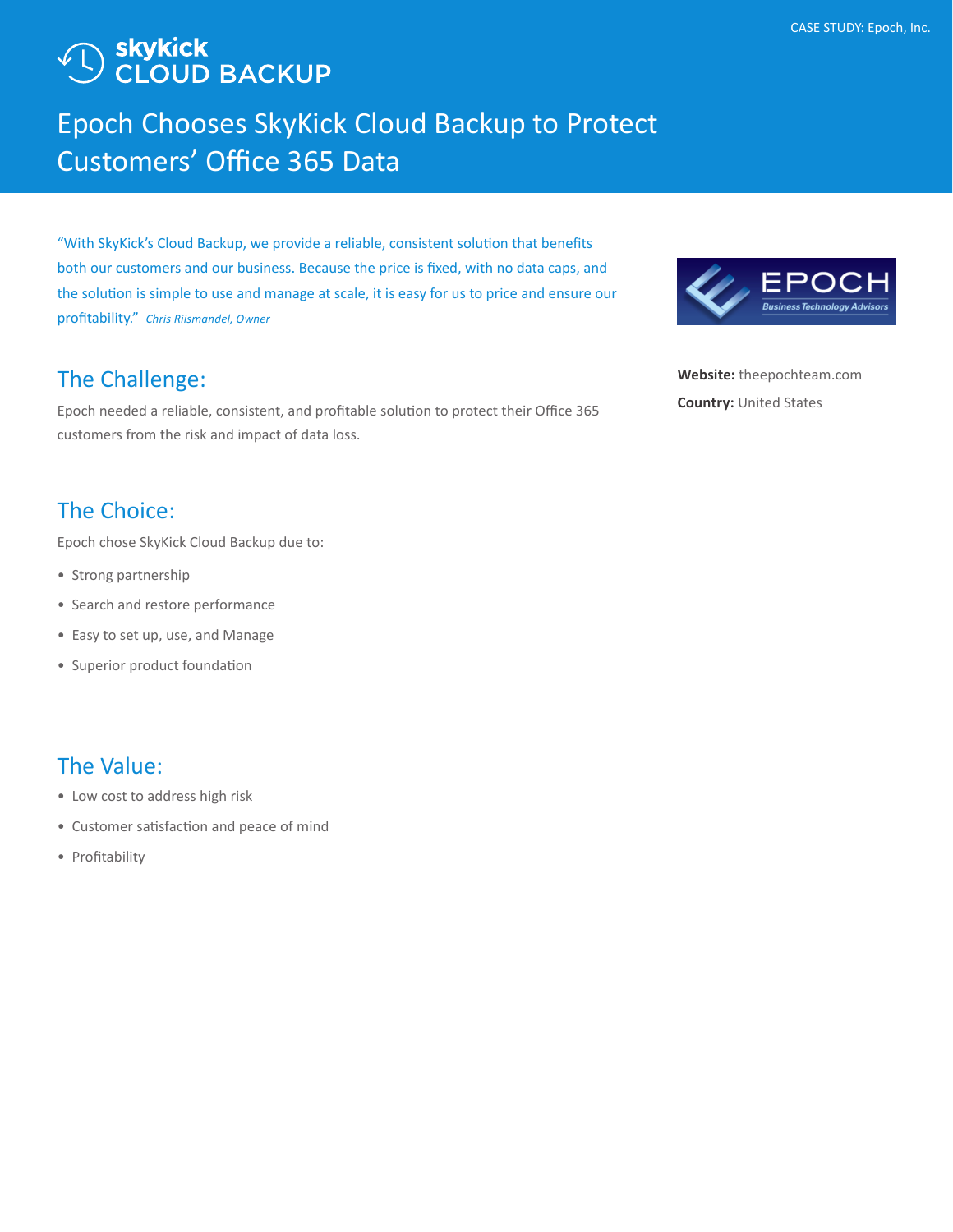"We chose a solution that not only protects our customers' data, but also enables us to quickly and easily restore any lost data, and thus keep our customers happy and productive. And because Cloud Backup is easy to set up, use, and manage through a single interface makes it a solution that can scale with our business."

*Chris Riismandel, Owner*

#### The Challenge

Epoch, Inc. uses a proactive, creative approach to deliver successful technology solutions to address industry-specific challenges in a fast and reliable manner. Their partnership with various technology vendors enables them to find the most efficient and effective technologies and products to help customers grow their business.

This led Epoch to start selling and migrating customers to Office 365 in 2015. Since then, they have migrated 14 customers to Office 365. While Office 365 applications offer strong value and benefits to customers, Epoch determined early on that it requires a backup solution to fully protect their customers' data and productivity.

Epoch was well aware of the risk and potential costs of lost data, as they had previous experience restoring lost email data for customers with on-premises solutions. These restores saved customers thousands of dollars, and Epoch knew the potential for similar data loss would occur in the cloud.

#### The Choice

Epoch explored several Office 365 backup solutions before standardizing on SkyKick Cloud Backup. Chris Riismandel, Owner, describes the search process, "As we researched various solutions, we didn't feel there was a good enough solution or partner out there until we looked at SkyKick's Cloud Backup."

#### Strong Partnership

Part of their confidence in a Cloud Backup solution was based on the priority they place on partnership. Because SkyKick applications are developed for partners only, Epoch knew that the product roadmap would be based on what would be most beneficial to partners, and SkyKick would be responsive to their input. This highly engaged partnership also fits with Epoch's desire to be at the forefront of technology development.

The partnership between Microsoft and SkyKick also influenced Epoch's decision. The fact that Microsoft has endorsed SkyKick's Cloud Backup, and even offered Internal User Rights (IUR) benefits for partners to deploy Cloud Backup, gave an additional level of confidence.

#### Search and Restore Performance

In comparing solutions, Epoch also extensively reviewed the features, functionality, and user experience of each. Riismandel reports, "We ran a variety of search and restore scenarios and found that Cloud Backup offered the reliability and consistency we needed for us to confidently offer it to our customers."

Since choosing and deploying Cloud Backup, Epoch continues to test the application monthly to ensure it continues to deliver as expected.

#### Easy to set up, use, and manage

While features and functionality were critical components in the selection process, another thing that set Cloud Backup apart for Epoch was the interface. Riismandel states,